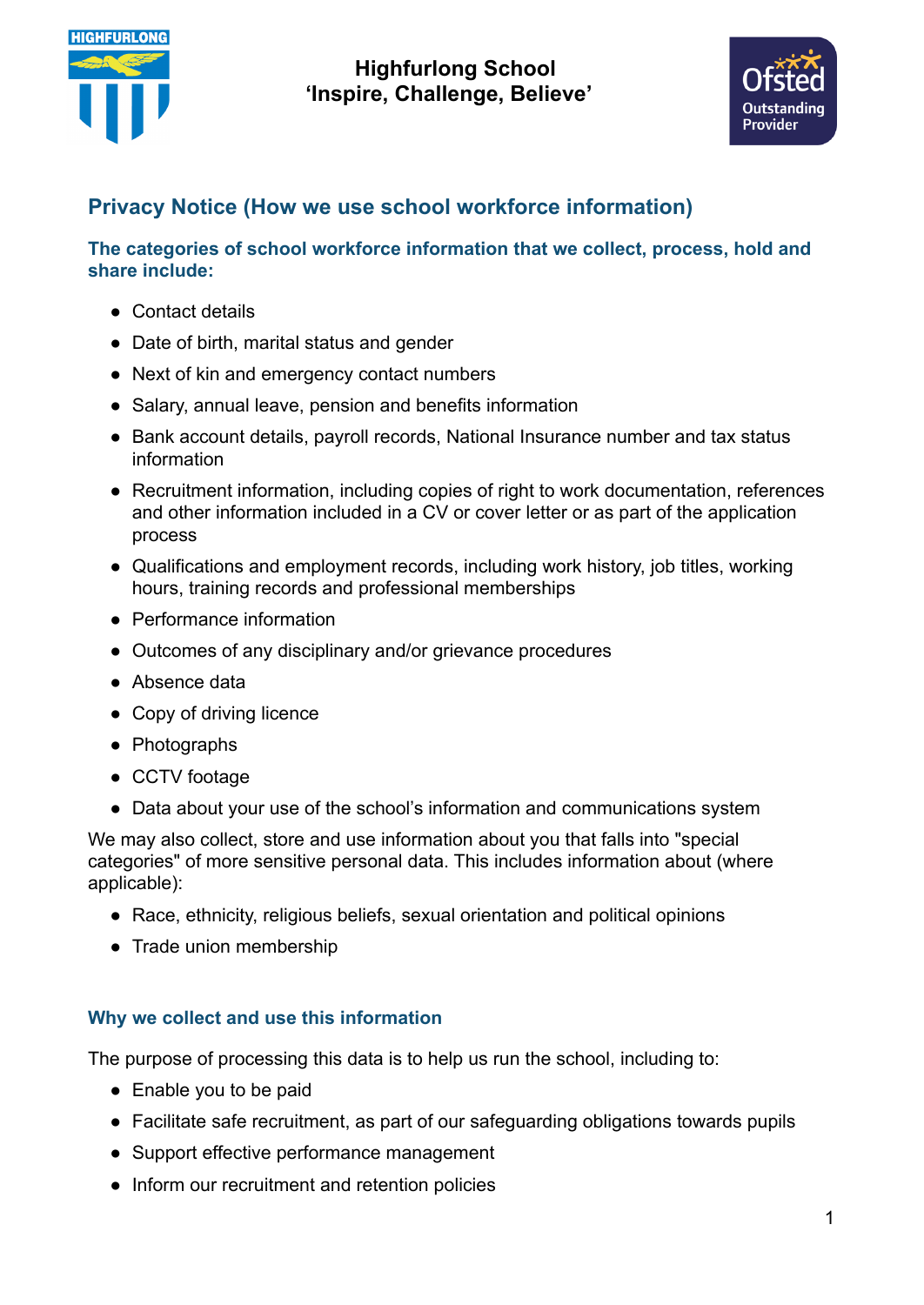



- Allow better financial modelling and planning
- Enable equalities monitoring
- Improve the management of workforce data across the sector
- Support the work of the School Teachers' Review Body

# **The lawful basis on which we process this information**

We process this information under Article 6 **Contract:** the processing is necessary for a contract you have with the individual, or because they have asked you to take specific steps before entering into a contract and **Public task:** the processing is necessary for you to perform a task in the public interest or for your official functions, and the task or function has a clear basis in law.

And Article 9 "processing is carried out in the course of its legitimate activities with appropriate safeguards by a foundation, association or any other not-for-profit body with a political, philosophical, religious or trade union aim and on condition that the processing relates solely to the members or to former members of the body or to persons who have regular contact with it in connection with its purposes and that the personal data are not disclosed outside that body without the consent of the data subjects from the General Data Protection Regulations May

### **For example for data collection purposes (Departmental Censuses) under the Education Act 1996.**

# **Collecting this information**

Whilst the majority of information you provide to us is mandatory, some of it is provided to us on a voluntary basis. In order to comply with data protection legislation, we will inform you whether you are required to provide certain school workforce information to us or if you have a choice in this.

# **Storing this information**

We hold school workforce data for 6 years as per retention policy.

# **Who we share this information with**

We routinely share this information with:

- our local authority
- the Department for Education (DfE)
- Multi Academy Trust (Aspire Academy via Single Central Record)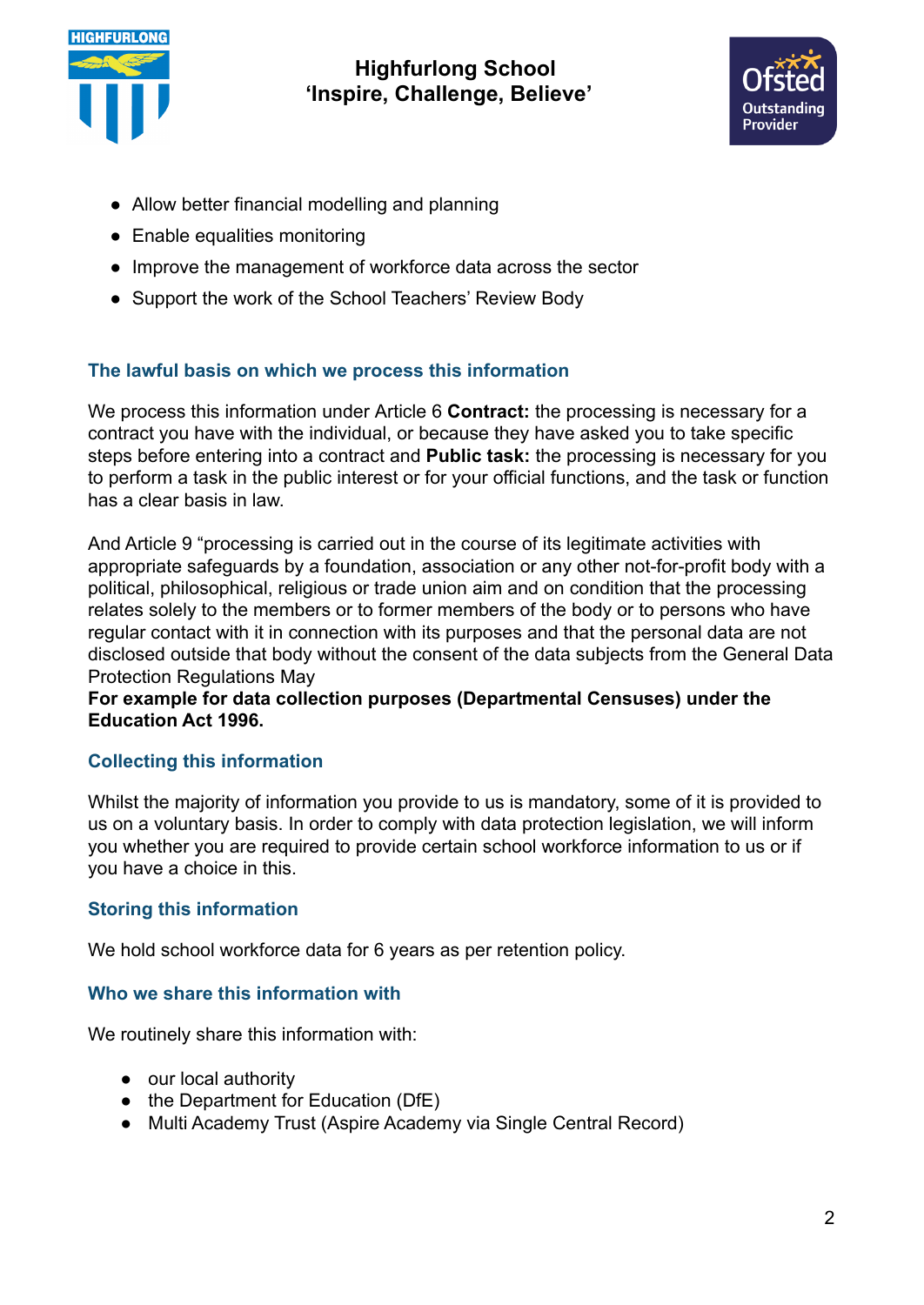



### **Why we share school workforce information**

We do not share information about workforce members with anyone without consent unless the law and our policies allow us to do so.

#### **Local authority**

We are required to share information about our workforce members with our local authority (LA) under section 5 of the Education (Supply of Information about the School Workforce) (England) Regulations 2007 and amendments.

### **Department for Education (DfE)**

We share personal data with the Department for Education (DfE) on a statutory basis. This data sharing underpins workforce policy monitoring, evaluation, and links to school funding / expenditure and the assessment educational attainment.

We are required to share information about our school employees with our local authority (LA) and the Department for Education (DfE) under section 5 of the Education (Supply of Information about the School Workforce) (England) Regulations 2007 and amendments.

### **Multi Academy Trust (Aspire)**

We share personal data via the Single Central Record for safeguarding purposes and under the Keeping Children Safe in Education Act 2016. **Data collection requirements**

The DfE collects and processes personal data relating to those employed by schools (including Multi Academy Trusts) and local authorities that work in state funded schools (including all maintained schools, all academies and free schools and all special schools including Pupil Referral Units and Alternative Provision). All state funded schools are required to make a census submission because it is a statutory return under sections 113 and 114 of the Education Act 2005

To find out more about the data collection requirements placed on us by the Department for Education including the data that we share with them, go to <https://www.gov.uk/education/data-collection-and-censuses-for-schools>.

The department may share information about school employees with third parties who promote the education or well-being of children or the effective deployment of school staff in England by:

- conducting research or analysis
- producing statistics
- providing information, advice or guidance

The department has robust processes in place to ensure that the confidentiality of personal data is maintained and there are stringent controls in place regarding access to it and its use. Decisions on whether DfE releases personal data to third parties are subject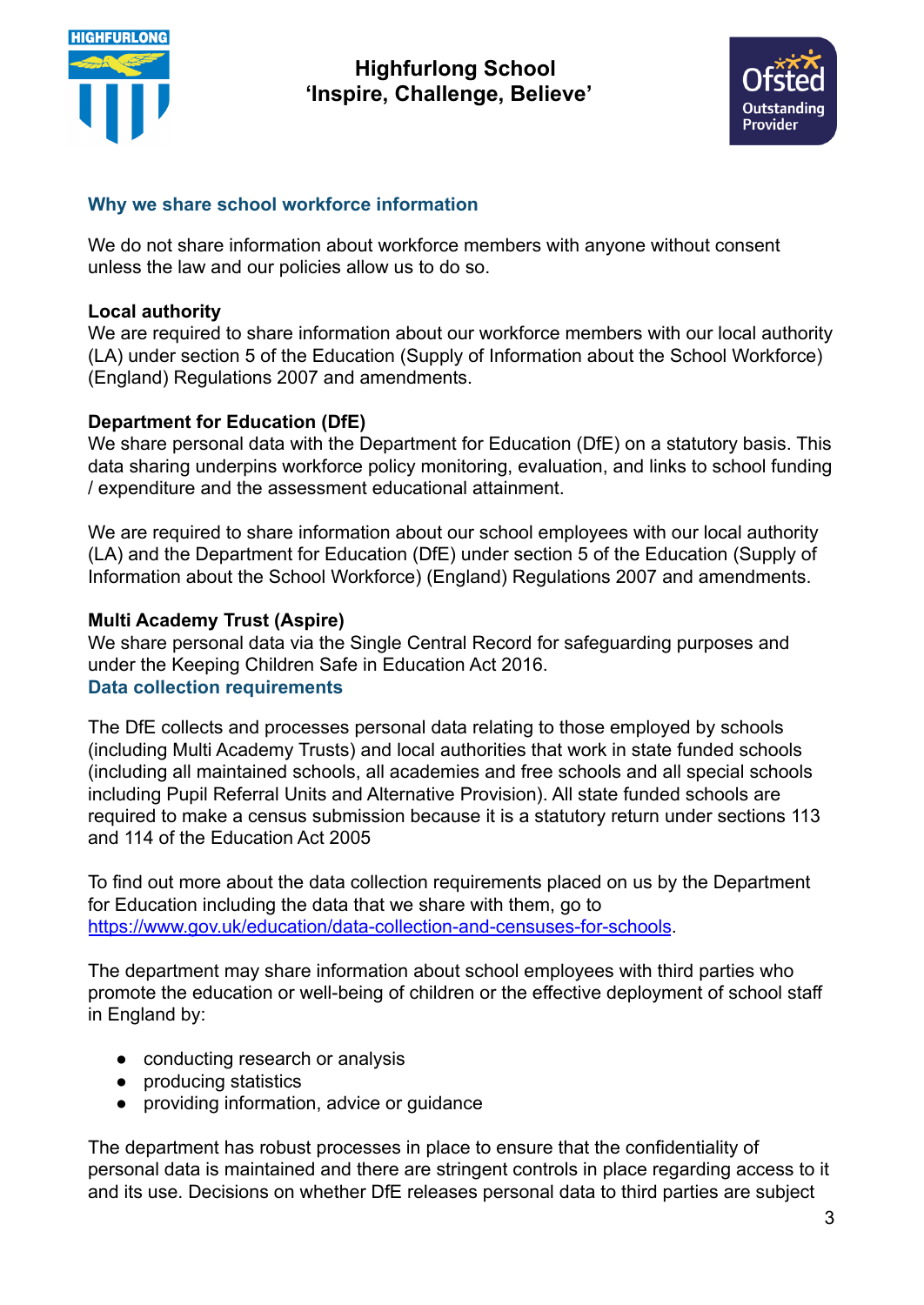



to a strict approval process and based on a detailed assessment of:

- who is requesting the data
- the purpose for which it is required
- the level and sensitivity of data requested; and
- the arrangements in place to securely store and handle the data

To be granted access to school workforce information, organisations must comply with its strict terms and conditions covering the confidentiality and handling of the data, security arrangements and retention and use of the data.

For more information about the department's data sharing process, please visit: <https://www.gov.uk/data-protection-how-we-collect-and-share-research-data>

To contact the department: <https://www.gov.uk/contact-dfe>

### **Requesting access to your personal data**

Under data protection legislation, you have the right to request access to information about you that we hold. To make a request for your personal information, contact the **Data Protection Officer at Blackpool Council.**

You also have the right to:

- object to processing of personal data that is likely to cause, or is causing, damage or distress
- prevent processing for the purpose of direct marketing
- object to decisions being taken by automated means
- in certain circumstances, have inaccurate personal data rectified, blocked, erased or destroyed; and
- claim compensation for damages caused by a breach of the Data Protection regulations

If you have a concern about the way we are collecting or using your personal data, we ask that you raise your concern with us in the first instance. Alternatively, you can contact the Information Commissioner's Office at <https://ico.org.uk/concerns/>

# **Further information**

If you would like to discuss anything in this privacy notice, please contact:

**Data Protection Officer Information Governance Team 1 Bickerstaffe Square, Talbot Road, Blackpool**